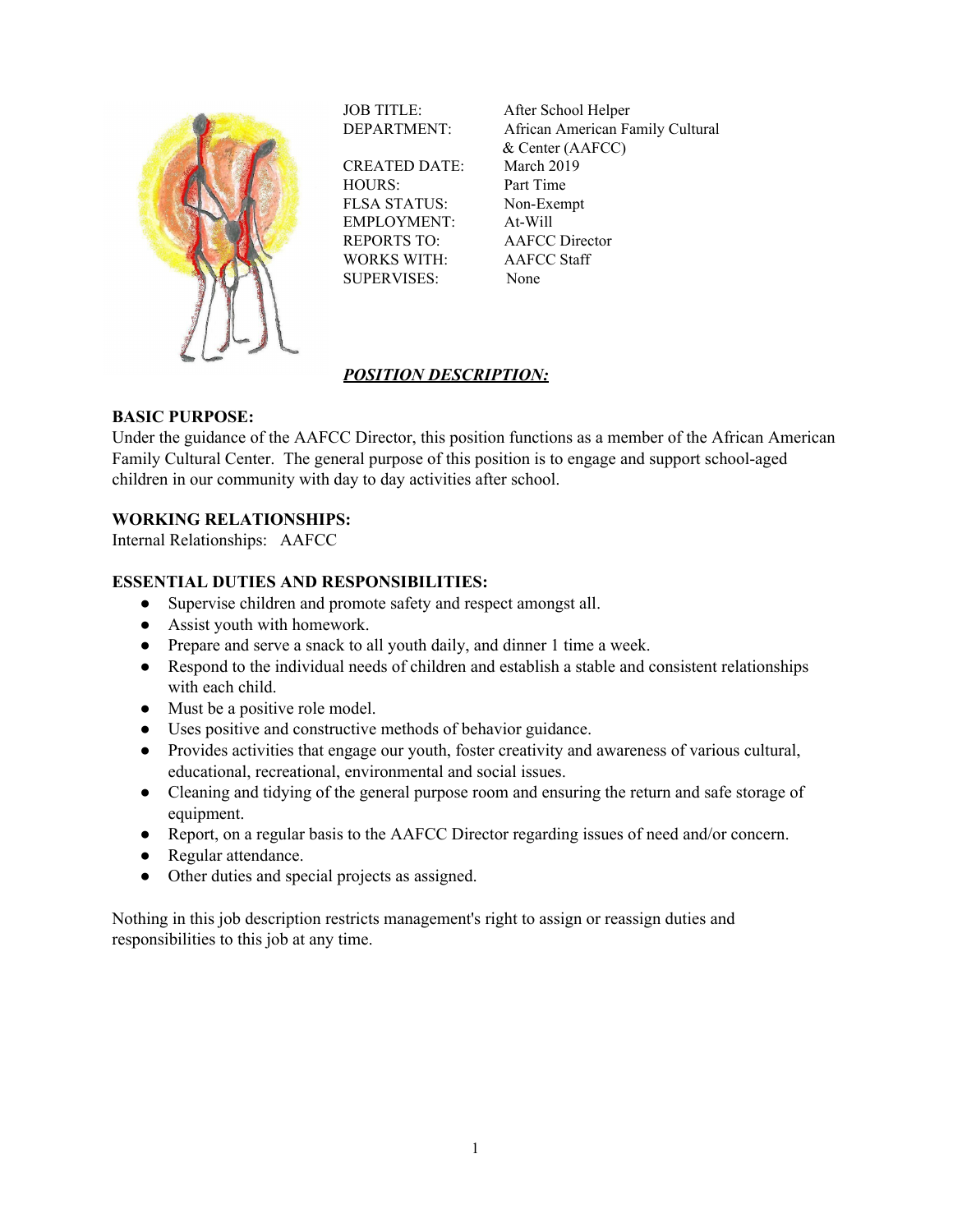# **Key Qualifications:**

- $\bullet$  High school diploma/GED.
- **●** Experience working with school-aged children.
- Good communication and interpersonal skills.
- Must be flexible, patient and calm with children.
- Ability to follow oral and written instructions.
- Ability to prioritize multiple tasks.
- Ability to work effectively with a team.
- Ability to work independently as needed to support the group effort.
- **●** Basic knowledge of food preparation.

#### **LANGUAGE ABILITY:**

Ability to read and comprehend simple instructions, short correspondence, and memos. Ability to write simple correspondence. Ability to effectively present information in one-on-one and in small group situations to children, co-workers, and employees of the organization.

### **MATHEMATICAL SKILLS:**

Ability to add, subtract, multiply, and divide. Advanced level skills a plus!

### **REASONING ABILITY:**

Ability to comprehend and carry out instructions furnished in written, oral, or diagram form.

### **PHYSICAL DEMANDS:**

The physical demands described here are representative of those that must be met by an employee to successfully perform the essential functions of this job. Reasonable accommodations may be made to enable individuals with disabilities to perform the essential functions.

The following lists physical demands an employee will perform on a regular basis:

Sitting Walking **Standing** Driving Digging Reach with hands and arms Talking and/or hearing Squat, Stoop, kneel, crouch or crawl Lifting weights (Average 10 - 30 lbs.) Handwriting Reading Speaking on the phone Not limited to this list of activities

Duties are performed in an indoor environment, inside agency buildings/facilities with climate control.

This position regularly requires being able to work at close vision (clear vision at 20 inches or less) and to adjust focus (ability to adjust the eye to bring an object into sharp focus). Distance vision (clear at more than 20 feet), peripheral vision (ability to observe an area that can be seen up and down or to the left and